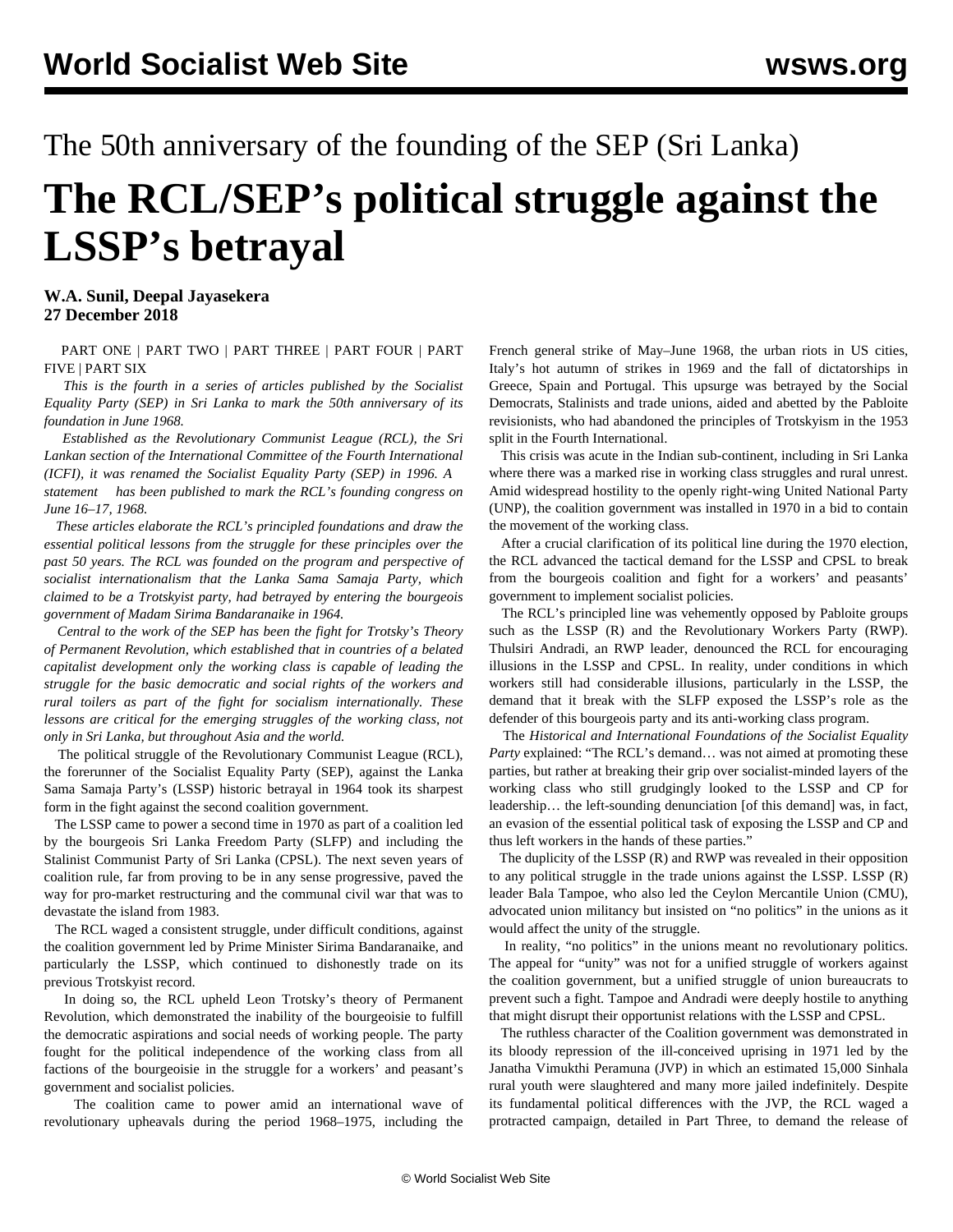## political prisoners

 In the wake of the JVP uprising, the Bandaranaike government turned further to the right, whipping up Sinhala communalism to divide workers and youth, and to shore up its base among the Sinhala petty bourgeoisie. LSSP leader Colvin R. de Silva was responsible for drawing up a new communal constitution that enshrined Buddhism as the state religion and Sinhala as the state language. Its discriminatory measures against Tamils set in motion processes, detailed in the next part of this series, that would engulf the island in a disastrous civil war.

 Divisive Sinhala chauvinism, along with police-state repression, were the government's reactionary tools in confronting the rising working-class unrest. In August-September 1972, strikes erupted among irrigation technicians and bank workers over pay. More than 200,000 plantation workers stopped work demanding shorter working hours. On August 30, the ruling coalition announced that it would take strict action against any move to "undermine country's economy."

 The RCL responded by issuing a statement in August 1972 declaring: "The main issue in this [working-class] militancy is the inability to resolve any problems of the working class without defeating capitalist rule—that is, no single right of the working class can be defended without bringing a government of workers and peasants to power."

 The LSSP (R) refused to mobilise the industrial strength of its unions to defend the striking workers. Its leader, Bala Tampoe, appealed to the government for "effective" talks with the Ceylon Bank Employees Union (CBEU) and other unions, even as it was moving to crush the strike. The RCL opposed the LSSP (R) and won a significant following amongst bank workers.

 Encouraged by the treachery of the LSSP (R), the government used essential services orders to sack striking irrigation technical officers and illegalised the plantation strike. LSSP leader and finance minister, N.M. Perera, broke the 108-day bank strike by sacking all state bank employees.

 The RCL took a principled stand against the new communal constitution and upheld the democratic rights of Tamils. The Government Printers Union, at the initiative of RCL members who were in the union's leadership, passed a resolution denouncing the new constitution. The LSSP reacted by expelling the printers union from its Government Workers Federation, but was forced to back down when the RCL campaigned against the decision.

 The coalition government responded to the oil price shocks and recession by attacking the living conditions of workers and the rural masses. Finance Minister Perera rigidly regulated economic activity through import controls, a wage freeze, and limits on the distribution of essential items, such as rice, sugar and flour. In the plantations, workers faced rampant unemployment and underemployment, and hundreds of deaths through starvation were reported.

 As unrest developed, the LSSP and CPSL trade unions launched a bogus "28 demands movement" that made futile appeals to the very government of which these parties were part. When the LSSP announced a demonstration in Colombo on November 16, 1974, Prime Minister Bandaranaike, who was in Moscow at the time, imposed a curfew and banned the protest. SLFP and UNP thugs beat up LSSP union leaders. Others were arrested by police.

 Amid sharp differences in the ruling coalition over economic policy, Bandaranaike dismissed LSSP ministers from her cabinet in September 1975 and took the first steps towards opening up Sri Lanka to foreign investment. The LSSP leaders criticised Bandaranaike, but their speeches were an indictment of their claims a decade earlier that the SLFP was moving in a socialist direction. The LSSP quit the government, but the Stalinist CPSL clung to the coalition until 1977.

 The RCL carefully analyzed the intense political crisis and intervened in the growing movement of the working class by calling for the overthrow of the coalition government and the establishment a workers' and

peasants' government.

 As a result, the RCL won strong support among workers, youth and the rural poor who saw it as the only party fighting for socialism. It was able to establish significant factions amongst workers in the railways, banks, the central bank, the education sector and at the Thulhiriya textile factory, as well as Tamil workers in the island's north, including at the Ceynor factory.

 Such were the concerns in ruling circles that Bandaranaike publicly attacked the RCL as a "terrorist" organisation in a parliamentary speech on November 26, 1975. The RCL countered the government's attempted witch-hunt by launching a public campaign under the slogan "Hands off the RCL."

 The government tried to sabotage RCL influence in workplaces. In March 1976, it sacked 22 union activists, including seven RCL members, for leading a strike at the Thulhiriya textile factory. However, a vigorous RCL campaign forced the government to reinstate all the dismissed unionists.

 The upsurge in strikes reached a crescendo in December 1976 when a stoppage at the Ratmalana railway workshops quickly spread to other public sectors and developed into a general strike. The LSSP, CPSL, LSSP (R) and the trade unions played the critical role in saving the government by blocking the RCL's struggle to develop this determined offensive of the working class into a political struggle for power.

 The general strike was defeated but such was the hostility to the coalition government that it was ousted in the 1977 elections. The betrayal of the general strike by the LSSP, CPSL and LSSP (R) enabled the rightwing UNP under the leadership of J.R. Jayawardene to come to office with a five-sixths parliamentary majority. So reviled was the LSSP that it lost all of its seats.

 The next four decades thoroughly confirmed the correctness of the RCL's fight against the coalition politics of the LSSP.

 The Jayawardene government dumped the previous policies of national economic regulation and enabled international finance capital to transform Sri Lanka into a cheap labor platform. This was part of a global counteroffensive against the working class following the upheavals of 1968–75. Sri Lanka was among the first in the world to carry out the agenda of freemarket restructuring, privatisation and the destruction of social services.

 The UNP also accelerated the destruction of democratic rights through a new constitution in 1978 that established an executive presidency with sweeping powers. In 1980, the government, relying on the perfidy of the LSSP, CPSL and LSSP (R), sacked 100,000 public sector workers who were striking for decent wages. The UNP's anti-Tamil provocations culminated in a bloody pogrom in 1983 that triggered the island's protracted civil war.

 The degeneration of the LSSP accelerated in wake of the 1977 defeat. It adapted to the Jayawardene government, helped it suppress the struggles of the working class and supported the communal war throughout. Today the LSSP is an empty shell with no significant base in the working class. The party that once had a mass following in the working class today functions as little more than a faction of the bourgeois SLFP.

 The LSSP (R) and RWP disintegrated without a trace. While these parties opposed the LSSP's betrayal in 1964, they did not break with the Pabloite United Secretariat and its opportunist politics. Following the LSSP's catastrophic election defeat in 1977, a grouping of LSSP leaders broke away to found the Nava Sama Samaja Party (NSSP) in 1978, which was soon enlisted by the United Secretariat as its Sri Lankan section.

 The NSSP leaders, who had remained in the LSSP throughout all of its treacherous twists and turns, never broke with the politics of coalitionism—that is, of class collaboration. During the past 40 years, the NSSP has allied itself at different periods with the SLFP, the JVP and is currently a mouthpiece for the right-wing UNP.

Colombo is currently wracked by an acute political crisis amid